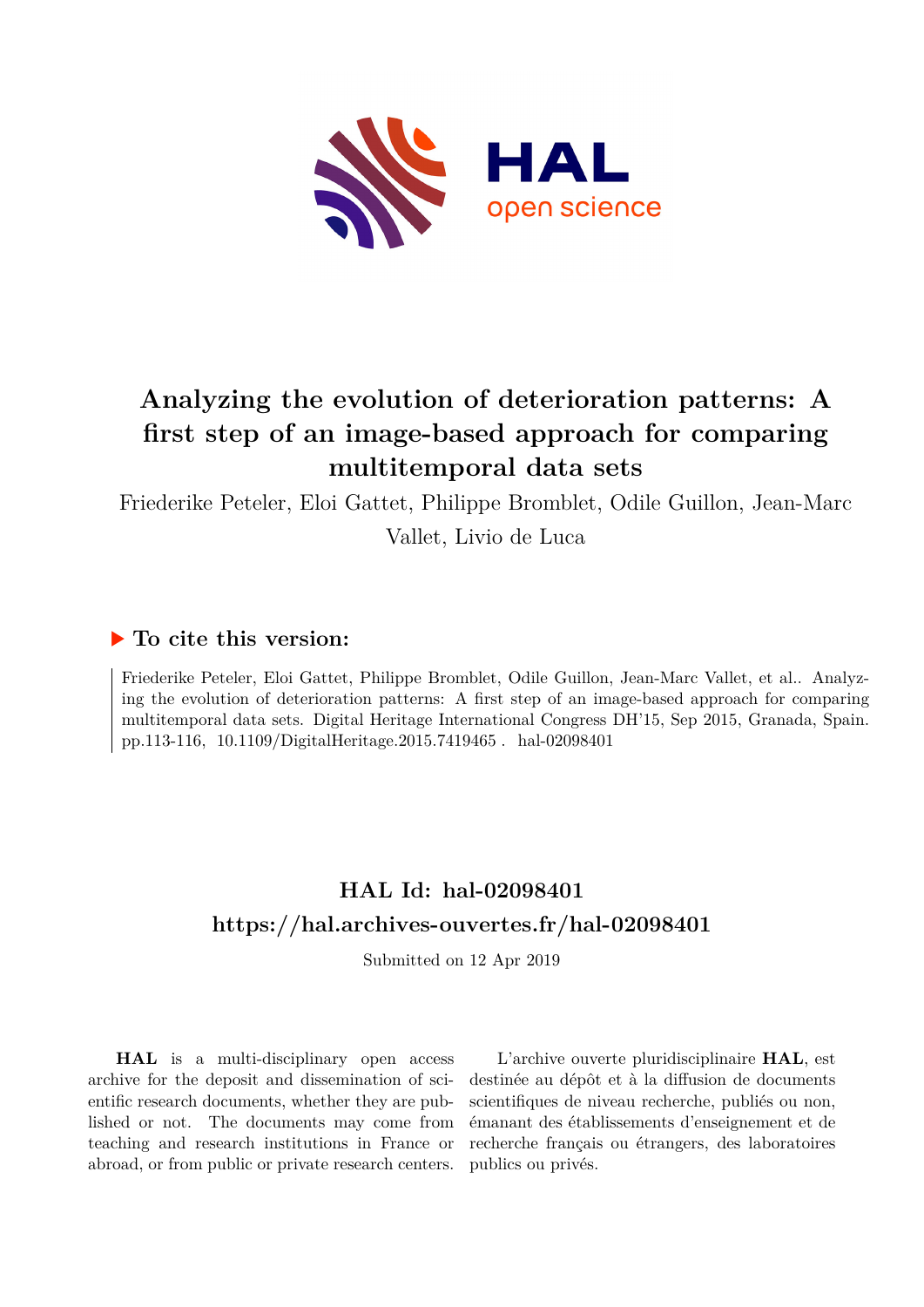# Analyzing the evolution of deterioration patterns:

A first step of an image-based approach for comparing multitemporal data sets

Friederike PETELER<sup>1</sup>, Eloi GATTET<sup>1</sup>, Philippe BROMBLET<sup>2</sup>, Odile GUILLON<sup>2</sup>, Jean-Marc VALLET<sup>2</sup> & Livio DE LUCA<sup>1</sup>

1 UMR 3495 MAP CNRS/MCC Marseille, France {friederike.peteler, eloi.gattet, livio.deluca}@map.cnrs.fr

2 CICRP Marseille, France {philippe.bromblet, odile.guillon, jean-marc.vallet}@cicrp.fr

*Abstract***—When documenting and analyzing cultural heritage, the monument states can be described by multitemporal data sets, which however present a complication for the elaboration and examination process. This difficulty leads to the necessity to improve the analyze process in order to expand the documentation process and help experts to enrich and share information about the historical buildings. Therefore an approach of change measurement, which supports the chronical comprehension of a building by visualizing and quantifying the dimensional temporal effects was elaborated, where the analyze process of a multitemporal data set was based on the interpretation of depth map images. These maps were obtained by generating ortho images of an object that was created on purpose by setting up an experimentation to acquire a multitemporal data set.** 

**This approach is the first step of a wider ongoing research about change detection processes on multitemporal data sets.** 

*Index Terms***—Change measurements, multitemporal data set, depth map, ortho image, evolution of deterioration patterns.** 

#### I. INTRODUCTION

In the field of preservation and valuation of cultural heritage, the monument states can be described by various sets of data like multitemporal data, obtained through diverse acquisition techniques, in different light conditions, composed of various size and resolution. The difficulty to elaborate, compare, examine and validate these data prior to restauration, leads to the necessity to improve the analyze process. The documentation process has to be expanded in order to help experts to create, enrich and share information about the historical buildings [1]. Change detection is an important analyze method which helps the comprehension of a building. During the process of change detection, an object is observed in subsequent time periods to identify the differences in the surface state of the object and to quantify the chronological effects on the multitemporal data set [2].

Photographs testify the state of preservation of a building at a specific time and constitute therefore an important value for a change detection process. As well with the development of automated image-based-modeling techniques, large sets of images can be spatially oriented, allowing a very precise computation of change measurements. Nowadays the analysis of historical buildings is performed mostly on 3D point

clouds, consenting a direct three-dimensional approach [3] but they present as well the difficulty to occupy very large disk space, being composed of a lot of data. Moreover a 3D viewer appears to be problematic to be handled in the field and by non-experts of point cloud processing.

Therefore, it was decided to elaborate here a more end-user friendly approach by using images such as depth maps of ortho images for the chronical change computation. An experimentation was set up by simulating various alteration types on an artificial object and creating a multitemporal data set in order to test this specific method.

#### II. ACQUISITION AND DATA PROCESSING

This approach of change measurement, by using depth maps of the ortho images, is based essentially on a set of tools and procedures concerning the on-going development of an automated image-based 3D reconstruction method [4]. The process consists of an automated calibration and orientation of images, a dense multi-view correlation which leads to an ortho image generation in order to compare the morphological evolution of the deterioration patterns.



Fig. 1. The wall on which the experiment was carried out in time period T0 (left) and time period T3 (right).

#### *A. Study case*

The experiment was carried out on a small artificial wall with L shape in cellular concrete (ca.  $1.50 \times 1.50 \times 0.75$  m), placed in an environment that allowed to perform different operations that simulate the nearest real conditions for three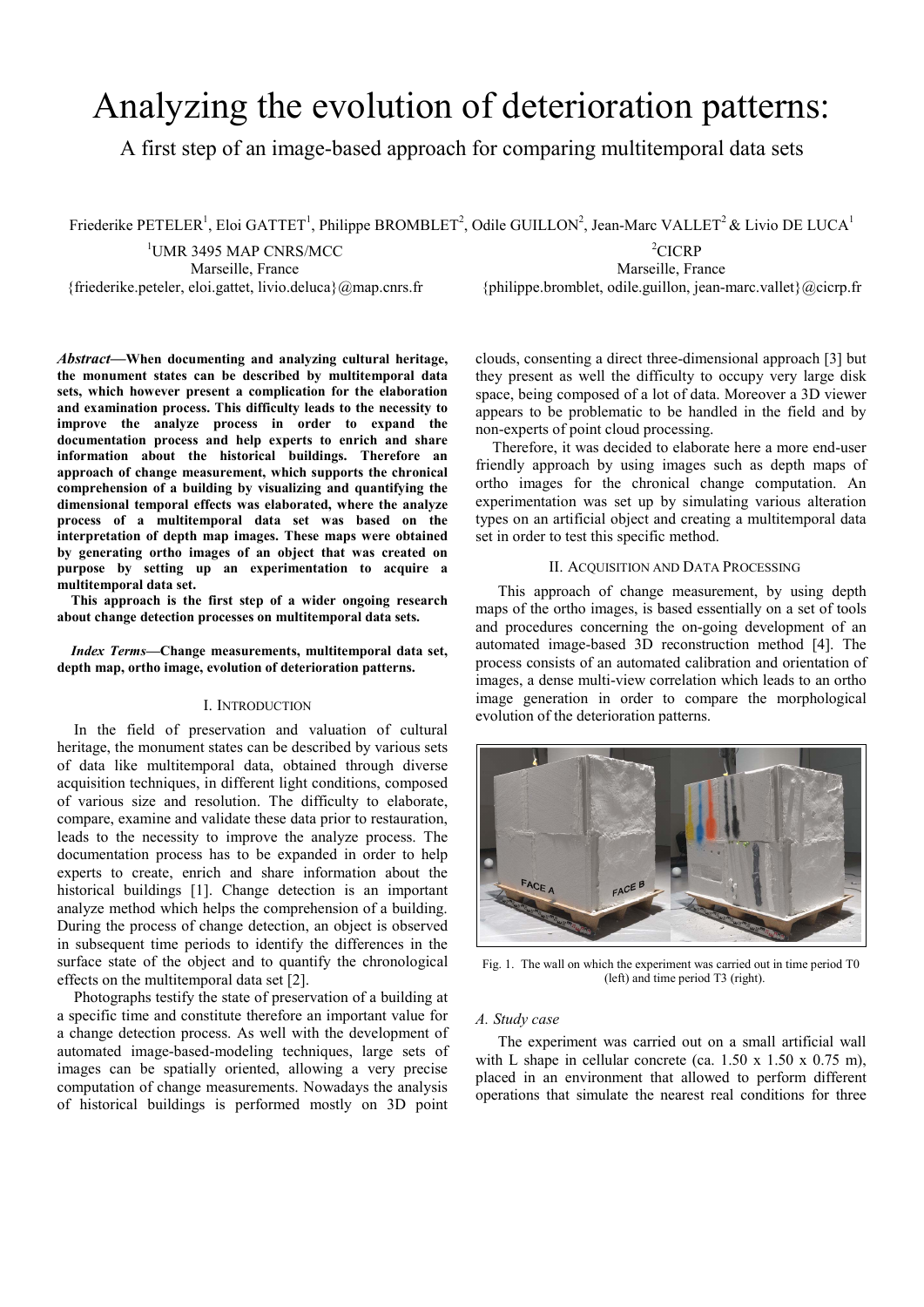different types of illumination (raking light under tungsten lightening, front illumination with fluorescent light tubes and zenithal illumination with neon colored day light) and many of the degradation patterns according to Vergès-Belmin [5] on stone deterioration.

The several degradation types were performed in four different steps, creating manually the loss and the adding of material within intervals of a few days. In a first state (T0), the wall was intact, in its new original shape, then in a second moment (T1), several types of alterations simulating deteriorations belonging to different families of the reference glossary like detachment, features induced by material loss, discoloration, deposits and biological colonization, were realized by means of some tools (sand paper, chisel, drilling device) and products (paintings, gypsum plaster, black lamp, vegetation). Then followed step three (T2) and four (T3), where each degradation pattern was successively intensified (thickness, depth, superficial expansion, chromatic saturation, etc.) (Fig.1).

#### *B. Acquisitions*

276 photographs were taken in the four different time periods, 23 for each alteration step and illumination condition. The acquisition was carried out with a Nikon D800E with an f/8 aperture and a focal length of 35mm, following the acquisition protocol needed for a correct multi-view stereo correlation [6]. The position of the camera didn't have to be exactly the same thanks to the robustness of the orientation tool that was used afterwards. Nevertheless the acquisition positions were chosen quite similar in each phase to allow a more precise confrontation of the different steps and conditions.

In each time period was performed also one scan with a Faro Scan to extract later the Ground Control Points (GCP) information to scale the final orientation.

#### *C. Automated orientation of images*

The whole set of photographs was computed with the SIFT algorithm, in order to perform the tie point recognition for a matching between the images. The acquisitions of the three different light conditions, which simulate the diachronic impact on illumination (Fig.2) were all calculated together. The SIFT algorithm is robust enough to find descriptors between the different illuminations.



Fig. 2. The three simulations of the diachronic illumination (from left to right): front illumination with fluorescent light tubes (fluo\_ldj), zenithal illumination with neon colored day light (fluo\_zenital) and raking light under tungsten lightening (halo rasant).

To optimize the orientation process, the set of photographs was divided into six different groups, one group for each significant correlation (COR) and orientation (ORI) position

and a sixth group taking all the pictures at one time period (T2) with a specific light condition (halo rasant) (Fig.3).

| Time           | Light        | COR A |  | ORI A |  | <b>CORAB</b> |  | ORI B        |  | COR B |  |
|----------------|--------------|-------|--|-------|--|--------------|--|--------------|--|-------|--|
|                | condition    |       |  |       |  |              |  |              |  |       |  |
| T <sub>0</sub> | Fluo Idj     | X     |  | X     |  | X            |  | X            |  | X     |  |
| T <sub>0</sub> | Fluo zenital | X     |  | X     |  | X            |  | X            |  | X     |  |
| T <sub>0</sub> | Halo_rasant  | X     |  | X     |  | X            |  | X            |  | X     |  |
| T <sub>1</sub> | Fluo Idj     | X     |  | X     |  | X            |  | X            |  | X     |  |
| T <sub>1</sub> | Fluo zenital | X     |  | X     |  | X            |  | X            |  | X     |  |
| T <sub>1</sub> | Halo rasant  | X     |  | X     |  | X            |  | X            |  | X     |  |
| T <sub>2</sub> | Fluo Idj     | X     |  | X     |  | X            |  | $\mathsf{x}$ |  | X     |  |
| T <sub>2</sub> | Fluo zenital | X     |  | X     |  | X            |  | X            |  | X     |  |
| T <sub>2</sub> | Halo rasant  | X     |  | X     |  | X            |  | X            |  | X     |  |
| T <sub>3</sub> | Fluo Idi     | X     |  | X     |  | X            |  | $\mathsf{x}$ |  | X     |  |
| T <sub>3</sub> | Fluo zenital | X     |  | X     |  | X            |  | $\mathsf{x}$ |  | X     |  |
| T <sub>3</sub> | Halo rasant  | X     |  | X     |  | X            |  | X            |  | X     |  |
|                |              |       |  |       |  |              |  |              |  |       |  |

Fig. 3. The six orientation groups divided by acquisition positions, time periods and light conditions.

For the second processing step, the recognition of the camera's geometric model internal parameters, a camera calibration was used, which had been created previously through a calibration performed on a test set.

The final image orientation was computed automatically adding one by one all the images and proceeding a bundle adjustment to refine each image orientation (Fig.4).



Fig. 4. SIFT points and image orientation

To scale the set of photographs in correspondence to the acquired point clouds from the laser scanner, significant points were chosen on the scan point cloud and their GCP information was transferred into the image processing project. The image orientation was recalculated at this point creating a new global transformation of the orientation.

#### *D. Creation of ortho images and depth maps*

Now that the images were oriented in relation with each other, ortho images of each face of the wall and of each time period and light condition could be generated. Ortho images are the best approach for a comparison since they give a plane for the reference geometry. The points which have to be compared, get projected by the least mean square method on a plane, which can be used then to produce as well the depth maps, which show the distances of each point to this reference plane.

Therefore an adjacent plane was created on each face of the wall by drawing a mask on the pictures of face A and a mask on face B. The reference system could be recalculated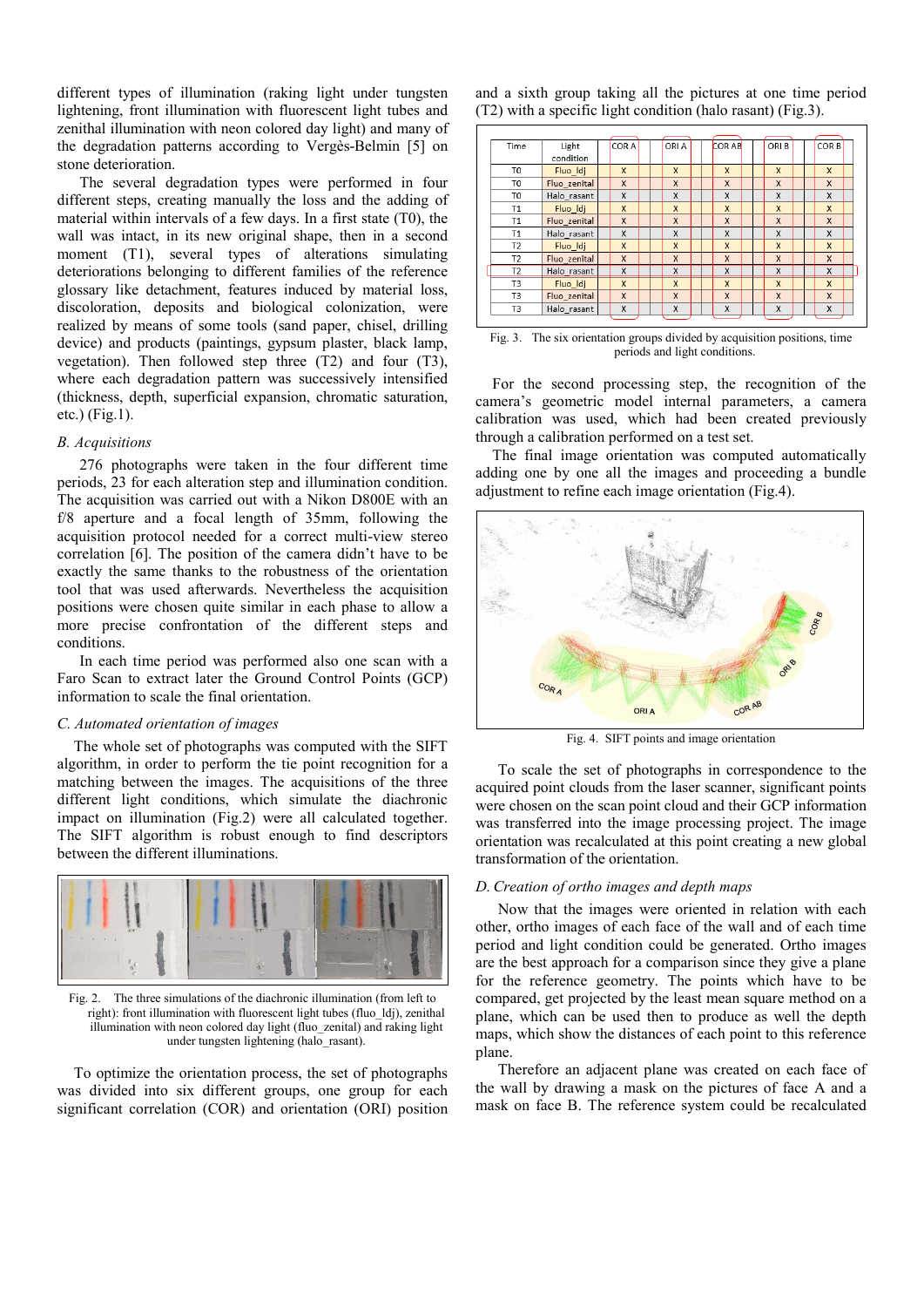according to the recognized tie points belonging to the mask and the adjacent midplane was computed with the least square fitting estimation.

A first collage of the interested photographs was obtained where it was possible do draw a mask on each result of each face of the wall to indicate which part of the scene should be used for the following ortho image creation. The final ortho image was computed by a dense matching-base surface reconstruction automatic method [7-8], that generates, on each relevant image, a depth map, a mask and an ortho image. These data were merged together by computing for each individual ortho image a radiometric equalization using the least mean square, generating the final ortho image.

In addition to this final ortho image, also a 16 bits depth map image of each ortho image was created. These depth map images of the different time periods were used for the following change measurement process. (Fig.5).



Fig. 5. The four depth maps of time period T0, T1, T2 and T3 of face A and their histograms.

#### III. CHANGE MEASUREMENTS

Once the oriented depth maps of the different time periods were generated, the process of change measurement could be set up. An approach was chosen to simply compute an image differencing between the spatially registered depth maps of the various time periods. By computing an image difference, a further image is produced that represents the variation between the two different times.

A numeric computation software can read the 16 bit depth images as matrixes and compute the distance of each z-value of the depth map. The matrixes representing the spatially oriented depth maps of two ortho images of two time periods are subtracted, generating a new matrix which describes the modifications and can be visualized in form of an image of change quantification. (Fig.6).

The two main problems that can appear while computing the change quantifications on the various depth maps, are when the different images are not oriented spatially on the same plane and are not identical in size and resolution.

The orientation problem was resolved in this specific approach thanks to the generation of the adjacent midplane on each face of the wall in the previous elaboration phase when the ortho images were generated. The same midplane was used for the generation of each ortho image of each time period and therefore the resulting depth maps of each ortho image were spatially oriented in the same reference system and had the same coordinates.

The size problem was fixed during the same step of this workflow, when a mask was drawn on the collage of the interested photographs prior to the creation of the final ortho image. The same mask was used for the generation of each ortho image of each time and therefore the same part of the pictures was taken in consideration, generating images of the same size.

Nevertheless the depth maps appeared to be composed by various resolutions. After having computed a resize of the resolution of the depth map images in order to obtain four depth images of the same size and resolution, it was possible to visualize a change quantification, computing the z-distance differences between each image. With the help of colors are visualized the differences computed, caused by added and subtracted material (Fig.7).

A critical element of the image differencing method is deciding where to place the threshold boundaries between change and no-change pixel displayed in the histogram which has to be evaluated probably for each specific survey case and depending on the precision with whom the differences want to be recognized. In this case the boundaries were set in an interval of 10 cm to show the adding and loss of material with a high precision expressed in a multicolored map.

Analyzing the outcomes of the different light conditions, it results that the restitution of the acquisitions made during the tungsten raking light illumination showed less noise in comparison to the others. However the SIFT algorithm used, was able to perform a robust bundle adjustment with each different light condition for the orientation of the images.



Fig. 6. The various changes between the different time periods: in the first row are visible the changes going from T0 to T1, T0 to T2 and T0 to T3. In the second row are visible the intermediary changes going from time period T1 to T2, T1 to T3 and T2 to T3.

#### IV. CONCLUSION

The procedure for a change measurement described in this work is the first approach of a new elaboration of a complete process of quantitative change monitoring on a multitemporal